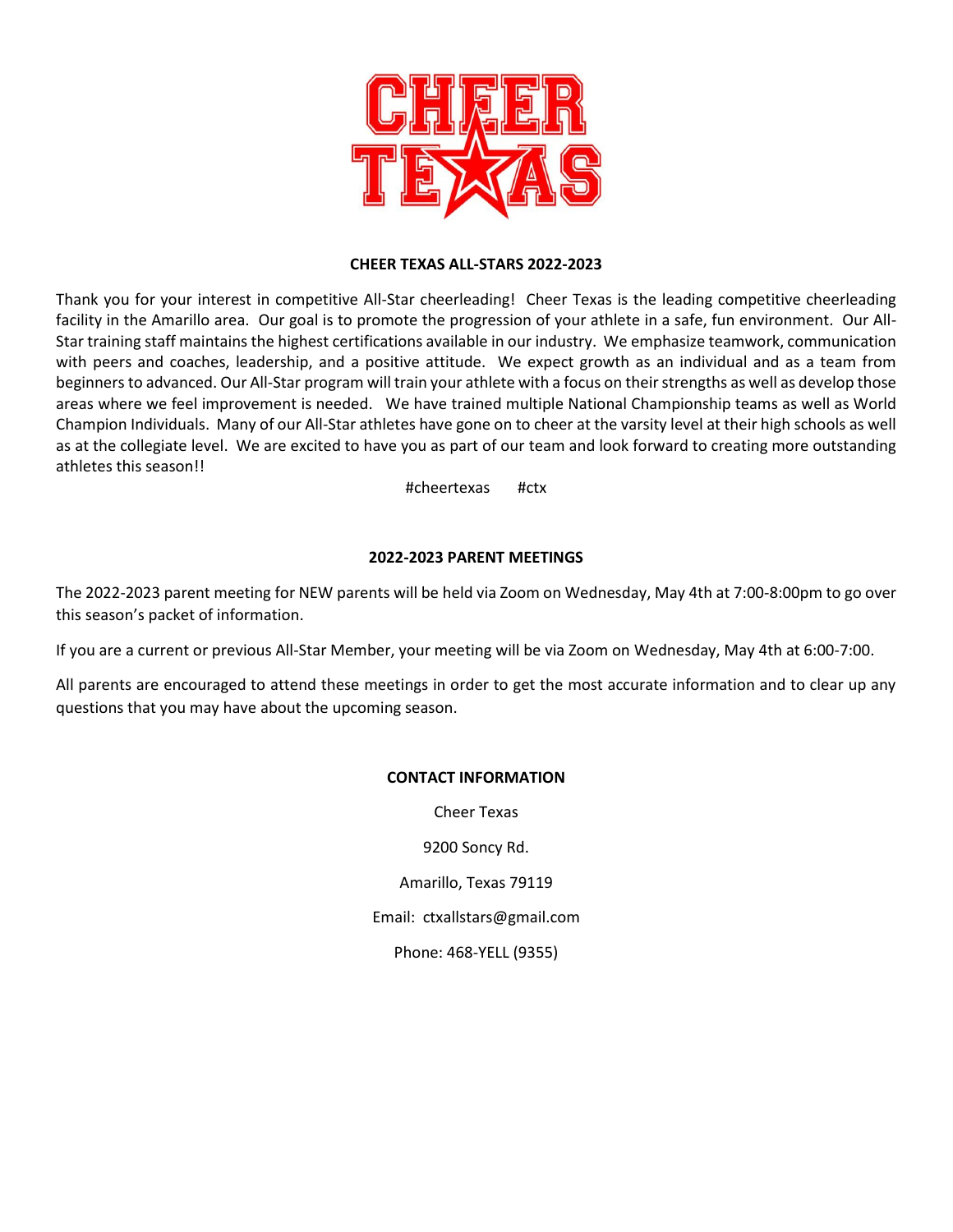#### **SIGN- UPS**

You will need to print off this packet from our website or Facebook page, fill out all the required information, and turn in the last 6 pages to the office on the day of your athlete's Evaluation by Age. You do not have to schedule your tryout evaluations. Just show up and bring your completed packet. Even if you are currently being drafted for tuition, please turn in the new drafting instructions. The current drafting instructions are only valid through 5/30/22.

#### **EVALUATIONS, TRYOUTS, AND WORKOUT GROUPS**

Evaluations by Age will be May 9<sup>th</sup> & May 10<sup>th</sup>

Ages 5-6: Monday, May  $9^{th}$  5:30-6:30 Ages 7-8: Monday, May 9<sup>th</sup> 6:30-7:30 Ages 9-11: Tuesday, May 10<sup>th</sup> 5:30-7:00 Ages 12-18: Tuesday, May 10<sup>th</sup> 7:00-8:30

Tryouts will be Thursday, May 12<sup>th</sup> & Friday, May 13<sup>th</sup>.

Your athlete must be at least 5 years-old on the tryout date. You will need to sign up your athlete for their tryout session. The available time slots will be emailed & posted on social media at the end of each evaluation day. Reservations only through [ctxallstars@gmail.com.](mailto:ctxallstars@gmail.com) **You must have a confirmation to attend**, first come, first admitted to time slot. There will be a \$120.00 non-refundable tryout fee for all athletes - due on the day of tryouts. Elite All-Stars from the 2021-2022 season will have their tryout fee waived. Please see the schedule below for your tryout day. Please wear black skins or shorts & black sports bra or t-shirt. Hair up.

# Please note: Prospective All-Stars will attend their evaluations & try-out time based on their age as of December 31<sup>st</sup>, *2022\**.

## Tinys must be 5 on May 13<sup>th</sup>.

After the initial tryout session, we will have workout groups May 16<sup>th</sup>-May 19<sup>th</sup> from 5:30-8:30. Parents, you will receive an email by May 15<sup>th</sup> to inform you of what day(s) your athletes' workout group is.

\*\* Athletes will have fittings May 9<sup>th</sup>-May 26th. A parent/guardian must attend and sign off on sizes. NO **EXCEPTIONS.** \*\* Please get sized for ALL items, even if you do not plan to purchase them. This is only a fitting – if you want to order any of these items, you must do so through the office.

Parents, you will receive an email by May 22<sup>nd</sup> to inform you of what squad your athlete will be placed on as well as the team practice day and time. Cheer Texas will also post the announcement of the new squads on the gym doors, website, and social media.

Team practices will begin on Monday, May 23<sup>rd</sup>. The first practice of the month is the only practice that is open to watch – except Tinys. All Tiny practices are open to watch. All other practices, Sunday practices, and choreography camps are closed. All recreational tumbling is open to watch.

There will be Parent Meetings June 6<sup>th</sup> – June 9<sup>th</sup> at Cheer Texas during the team practice time. It is strongly encouraged that the parent and athlete attend these meetings. There will also be quarterly parent meetings.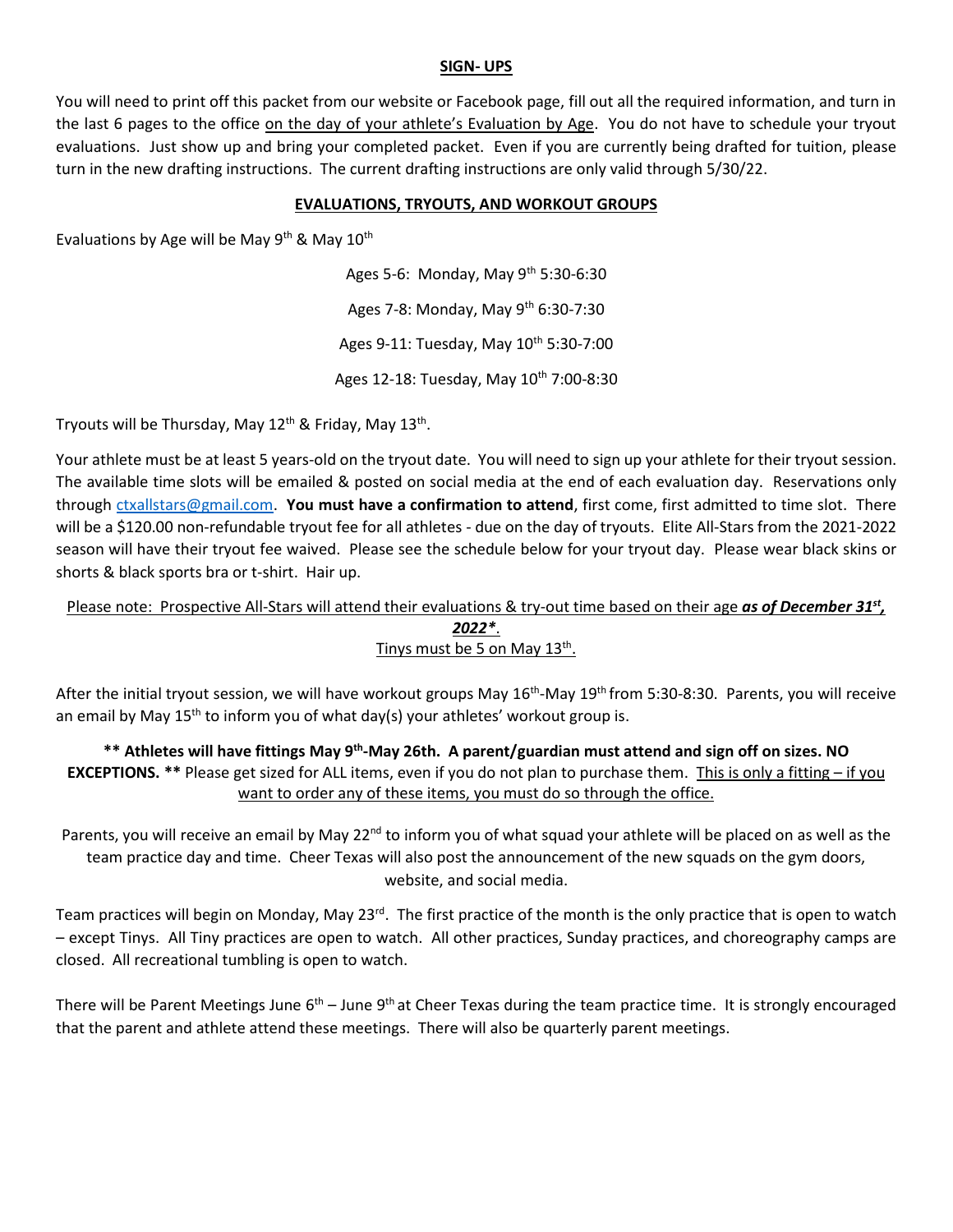# **May**

| Sunday                                     | Monday                                                                                                                                                                                                                       | Tuesday                                                                                                                                                                                                                            | Wednesday                                                                                    | Thursday                                                                                                                                                       | Friday                                                 | Saturday       |
|--------------------------------------------|------------------------------------------------------------------------------------------------------------------------------------------------------------------------------------------------------------------------------|------------------------------------------------------------------------------------------------------------------------------------------------------------------------------------------------------------------------------------|----------------------------------------------------------------------------------------------|----------------------------------------------------------------------------------------------------------------------------------------------------------------|--------------------------------------------------------|----------------|
| $\mathbf 1$                                | $\overline{2}$                                                                                                                                                                                                               | 3                                                                                                                                                                                                                                  | 4<br>Zoom<br>Meetings:<br>Return All-Stars<br>6:00-7:00<br><b>NEW All-Stars</b><br>7:00-8:00 | 5                                                                                                                                                              | 6                                                      | $\overline{7}$ |
| 8                                          | 9<br><b>Tiny Evaluations</b><br>(Ages 5-6)<br>5:30-6:30<br>Mini Evaluations<br>(Ages 7-8)<br>6:30-7:30<br>Tryout time slots<br>for Tinys & Minis<br>will be emailed &<br>posted on social<br>media by the end<br>of the day. | 10<br><b>Youth Evaluations</b><br>(Ages 9-11)<br>5:30-7:00<br>Jr/Sr Evaluations<br>(Ages 12-18)<br>7:00-8:30<br>Tryout time slots<br>for Youth & Jr/Sr<br>will be emailed &<br>posted on social<br>media by the end<br>of the day. | 11                                                                                           | 12<br><b>Tiny Tryout</b><br>(Ages 5-6)<br><b>Times TBD</b><br>Mini Tryout<br>(Ages 7-8)<br><b>Times TBD</b><br>Youth Tryout<br>(Ages 9-11)<br><b>Times TBD</b> | 13<br>Jr/Sr Tryout<br>(Ages 12-18)<br><b>Times TBD</b> | 14             |
| 15                                         | <b>Fittings</b><br>16<br>Tiny Workout<br>Group<br>5:30-6:30<br>L1 Workout<br>Group<br>6:30-8:00<br><b>Fittings</b>                                                                                                           | <b>Fittings</b><br>17<br>L2 Workout<br>Groups<br>5:30-7:30<br>L4/5 Workout<br>Groups<br>7:30-9:30<br><b>Fittings</b>                                                                                                               | 18<br><b>Fittings</b>                                                                        | <b>Fittings</b><br>19<br>L3 Workout<br>Groups<br>5:30-7:30<br><b>Fittings</b>                                                                                  | <b>Fittings</b><br>20                                  | 21             |
| 22<br>Team<br>Announcements<br>by this day | 23<br><b>Team Practices</b><br>Begin<br><b>Fittings</b>                                                                                                                                                                      | 24<br><b>Team Practices</b><br>Begin<br><b>Fittings</b>                                                                                                                                                                            | 25<br><b>Team Practices</b><br>Begin<br><b>Fittings</b>                                      | 26<br><b>Team Practices</b><br>Begin<br><b>Fittings</b>                                                                                                        | 27                                                     | 28             |
| 29                                         | 30<br>Closed                                                                                                                                                                                                                 | 31<br>Closed                                                                                                                                                                                                                       | $\mathbf{1}$<br>Closed                                                                       | $\overline{2}$<br>Closed                                                                                                                                       | $\overline{3}$<br>Closed                               | $\overline{4}$ |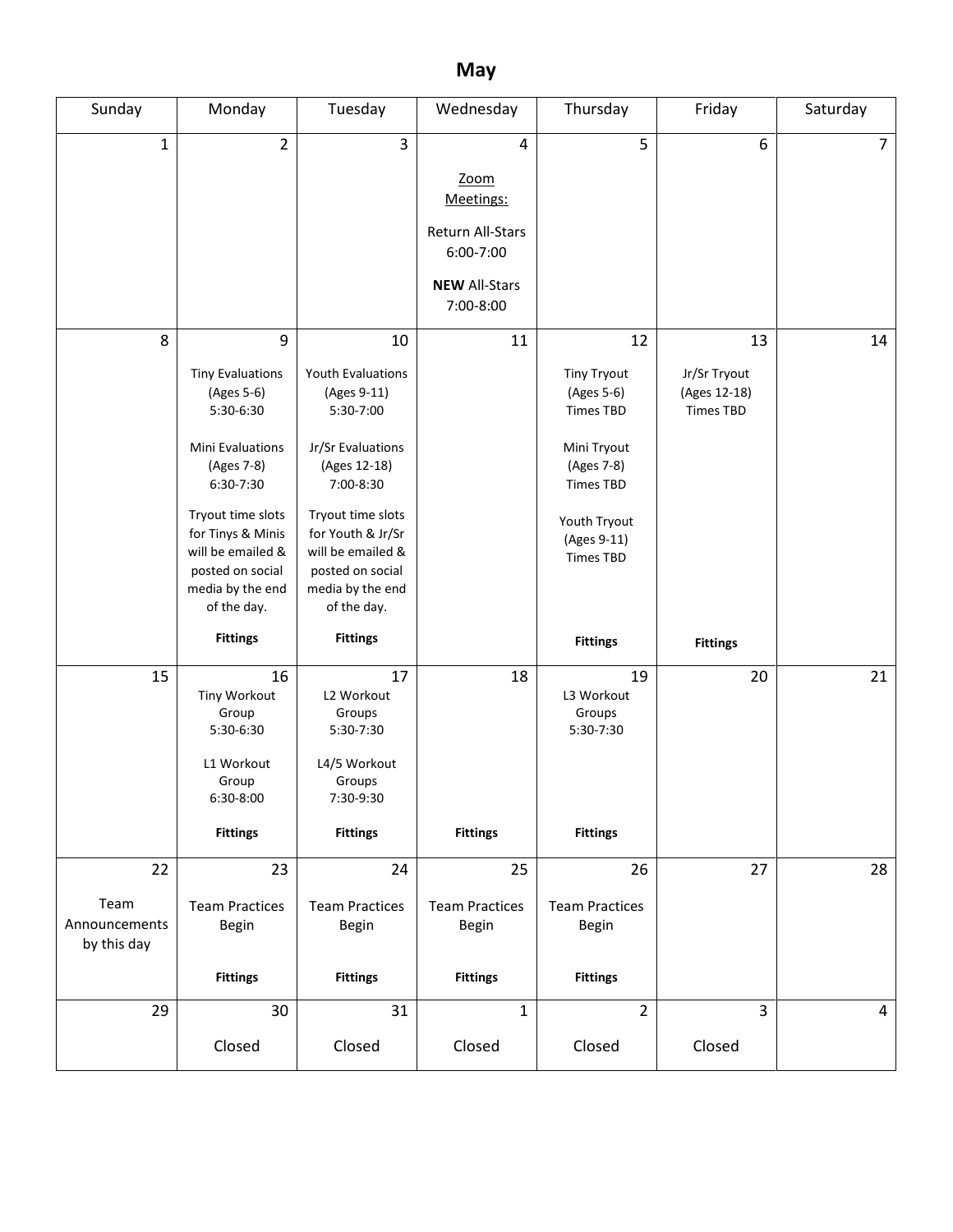# **CHOREOGRAPHY CAMPS, SUNDAY PRACTICES, & ALL-STAR BREAKS**

Choreography & Stunt camps are MANDATORY! The camps are when they will learn their routines for the upcoming cheer season.

**Elite All-Stars:** Elite All-Stars will participate in a 2-day camp in Frisco, TX on June 14th & 15th. The cost of the camp will be \$225.00 per athlete and will include lunch only. This price does not include housing. CTX will obtain room blocks for your convenience. Parents are welcome. Payment for camp is due by June 1, 2022.

The Choreography Camp I for Elite All-Star squads takes place June 21st-25th. Choreography Camp II takes place August 1st-5<sup>th</sup>. Both choreography camps will be held at Cheer Texas. Times for these camps are TBD.

There will be no summer Sunday practices. Fall/Spring Sunday practices will begin September 18<sup>th</sup>.

**All-Star Prep:** Choreography camps for All-Star Prep squads will take place on July 25th -28th at Cheer Texas. Times for this camp is TBD.

If you have a conflict with any of these dates and your child is not present, he or she may not have a desired spot in the routine or a tumbling pass. If your child will be unable to attend camp, it will be your responsibility to find a fill-in and the fill-in must be approved by Logan in advance.

Cheer Texas will be closed May 30<sup>st</sup>-June 3<sup>rd</sup>. The All-Star break will be July 2<sup>nd</sup>-10<sup>th</sup>. There will be no squad practices during the All-Star break, but the gym will be open for tumbling.

Teams will have practices January 5<sup>th</sup>-8<sup>th</sup>, 2023.

| Sunday | Monday                                                    | Tuesday                                            | Wednesday                                                                                    | Thursday                     | Friday                       | Saturday                     |
|--------|-----------------------------------------------------------|----------------------------------------------------|----------------------------------------------------------------------------------------------|------------------------------|------------------------------|------------------------------|
| 29     | 30<br>Closed                                              | 31<br>Closed                                       | $\mathbf{1}$<br>Closed<br><b>Elite Camp</b><br><b>Payment Due</b>                            | $\overline{2}$<br>Closed     | $\overline{3}$<br>Closed     | 4                            |
| 5      | 6<br>Parent<br>Meetings<br>(Summer Schedule<br>Begins)    | $\overline{7}$<br>Parent<br>Meetings               | 8<br>Parent<br>Meetings                                                                      | 9<br>Parent<br>Meetings      | 10                           | 11                           |
| 12     | 13<br>2-Day Elite All-<br>Star Camp,<br><b>Travel Day</b> | 14<br>2-Day Elite All-<br>Star Camp,<br>Frisco, TX | 15<br>2-Day Elite All-<br>Star Camp,<br>Frisco, TX<br><b>Practice Wear</b><br><b>Fee Due</b> | 16                           | 17                           | 18                           |
| 19     | 20                                                        | 21<br>Elite Choreo<br>Camp I                       | 22<br>Elite Choreo<br>Camp I                                                                 | 23<br>Elite Choreo<br>Camp I | 24<br>Elite Choreo<br>Camp I | 25<br>Elite Choreo<br>Camp I |
| 26     | 27                                                        | 28                                                 | 29<br><b>Uniform Swap</b><br><b>Night 6:30</b>                                               | 30                           | $\mathbf{1}$                 | $\overline{2}$               |

**June**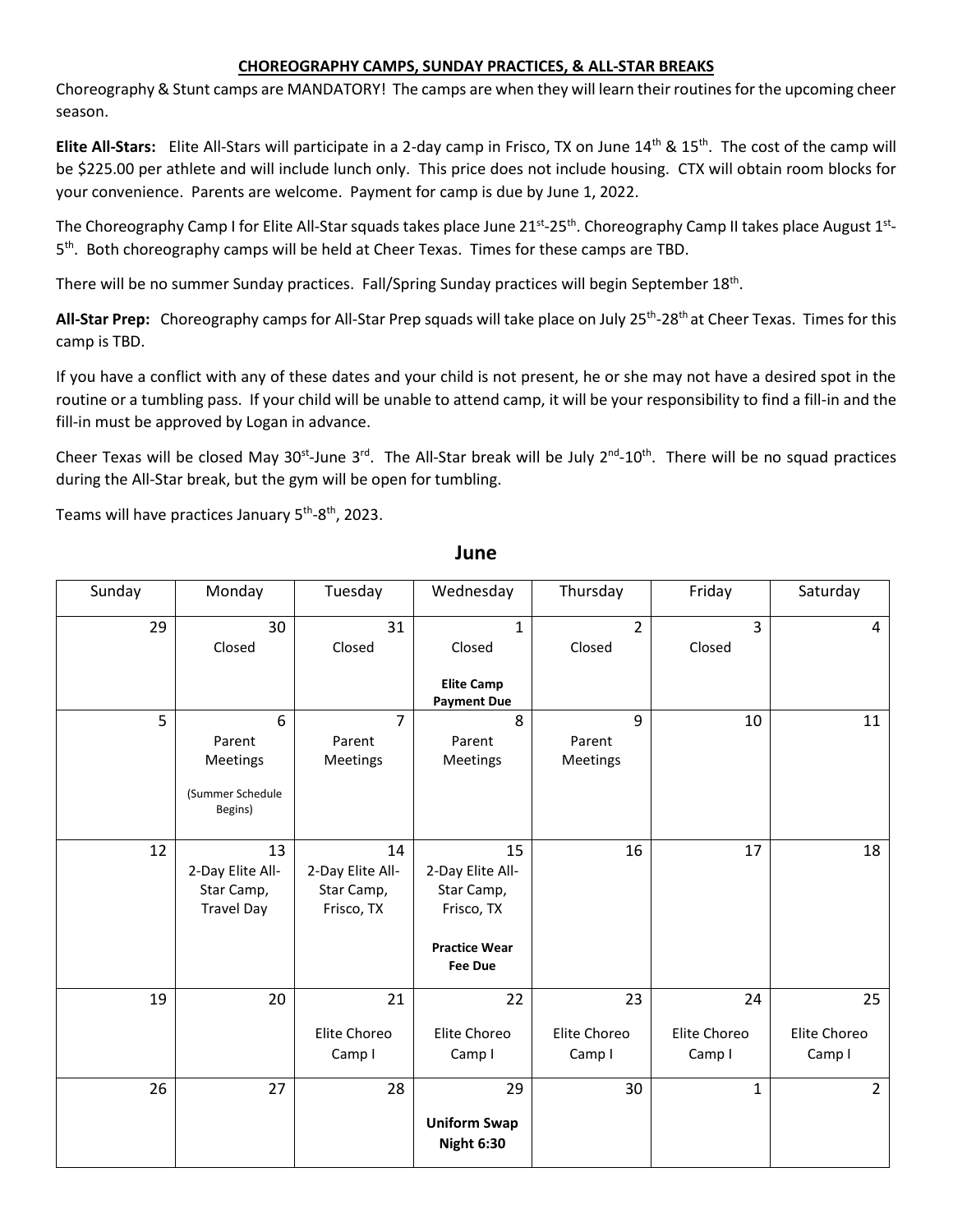# **July**

| Sunday | Monday                          | Tuesday                         | Wednesday                                      | Thursday                                     | Friday                                                 | Saturday       |
|--------|---------------------------------|---------------------------------|------------------------------------------------|----------------------------------------------|--------------------------------------------------------|----------------|
| 26     | 27                              | 28                              | 29<br><b>Uniform Swap</b><br><b>Night 6:30</b> | 30                                           | $\mathbf{1}$                                           | $\overline{2}$ |
| 3      | 4<br>All-Star Break<br>Gym Open | 5<br>All-Star Break<br>Gym Open | 6<br>All-Star Break<br>Gym Open                | $\overline{7}$<br>All-Star Break<br>Gym Open | 8                                                      | 9              |
| 10     | 11                              | 12                              | 13                                             | 14                                           | 15<br>Uniform /<br><b>Accessory Fees</b><br><b>Due</b> | 16             |
| 17     | 18                              | 19                              | 20                                             | 21                                           | 22                                                     | 23             |
| 24     | 25<br>Prep Choreo<br>Camp       | 26<br>Prep Choreo<br>Camp       | 27<br>Prep Choreo<br>Camp                      | 28<br>Prep Choreo<br>Camp                    | 29                                                     | 30             |
| 31     | $\mathbf{1}$                    | $\overline{2}$                  | $\overline{3}$                                 | $\overline{4}$                               | 5                                                      | 6              |

# **August**

| Sunday | Monday                          | Tuesday                           | Wednesday            | Thursday                        | Friday               | Saturday |
|--------|---------------------------------|-----------------------------------|----------------------|---------------------------------|----------------------|----------|
| 31     | 1<br>Elite Choreo II            | $\mathfrak{p}$<br>Elite Choreo II | 3<br>Elite Choreo II | 4<br>Elite Choreo II            | 5<br>Elite Choreo II | 6        |
| 7      | 8                               | 9                                 | 10                   | 11<br>(Summer Schedule<br>Ends) | 12                   | 13       |
| 14     | 15<br>(Fall Schedule<br>Begins) | 16                                | 17                   | 18                              | 19                   | 20       |
| 21     | 22                              | 23                                | 24                   | 25                              | 26                   | 27       |
| 28     | 29                              | 30                                | 31                   | 1                               | $\overline{2}$       | 3        |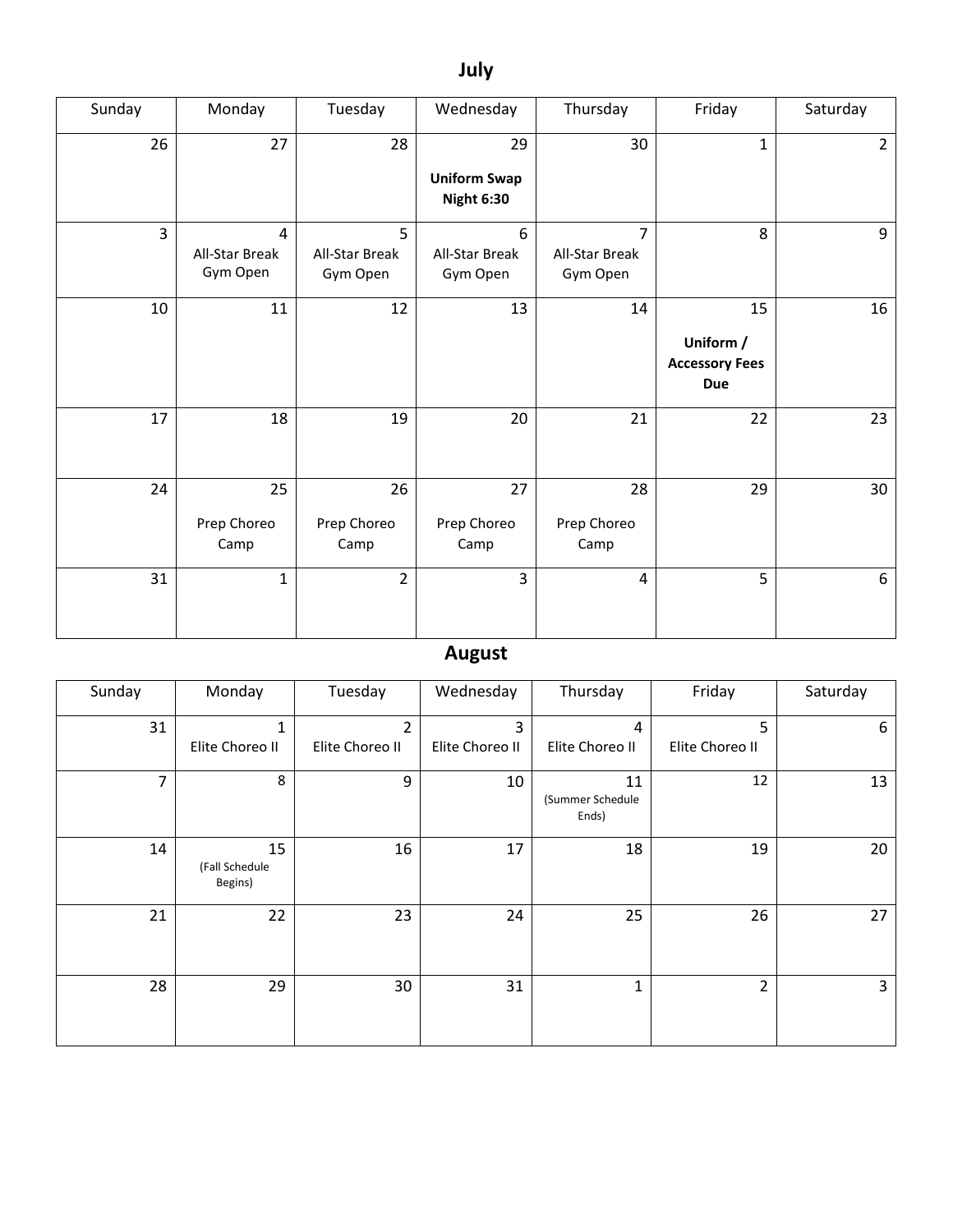#### **PROGRAM COSTS**

Cheer Texas has an "inclusive" monthly price that covers most of the expenses that an athlete would normally incur throughout the year. This system makes financial planning much easier than years past. You will know exactly how much will be charged and when it will happen. Please carefully consider the financial commitment involved and read this form in its entirety.

| Level      | <b>Time Frame</b> | <b>Tuition</b> | <b>Tuition</b><br><b>Includes</b> |
|------------|-------------------|----------------|-----------------------------------|
| Tiny       | June 2022 -       | \$170.00       | 1 practice &                      |
|            | Jan 2023          |                | 1 tumbling*                       |
| Prep       | June 2022 -       | \$240.00       | 1 practice &                      |
|            | Mar 2023          |                | 1 tumbling*                       |
| Elite      | June 2022 -       | \$280.00       | 2 practices &                     |
|            | May 2023          |                | 1 tumbling*                       |
| Crossovers |                   | \$70.00        |                                   |

The All-Star season and tuition fees are as follows:

\*Logan will have an All-Star Tumble/Conditioning/Jumps class on Wednesdays during the summer. This free class is a separate mandatory class and does not count towards your recreational tumbling class that is included in your tuition.

If your athlete is a crossover that is temporarily filling for someone that is injured, you will only be billed for crossover entry fees instead of the monthly crossover tuition fee.

It is \$30 more per month to take an additional class. We offer an unlimited tumbling package for an additional \$130 per month.

#### **BILLING**

All-Star tuition is drafted directly from your checking account on the  $1^{st}$ ,  $15^{th}$ , or  $22^{nd}$  of each month. It is the parent's responsibility to make sure that Cheer Texas has the correct and most accurate information on file. Unfortunately, there will also be a \$35 fee for all NSF returns. All prior financial obligations must be paid by May 30, 2022. Failure to do so will result in being turned over to collections.

Parents, please understand that it is very uncomfortable for the Cheer Texas staff to have to call to collect unpaid balances. We understand that unforeseen financial situations happen, however, we have deadlines to collect balances for a reason and that is why we have to enforce the rules to be fair to everyone involved. If you become 2 months past due on your tuition, your athlete will be suspended until your account is brought current.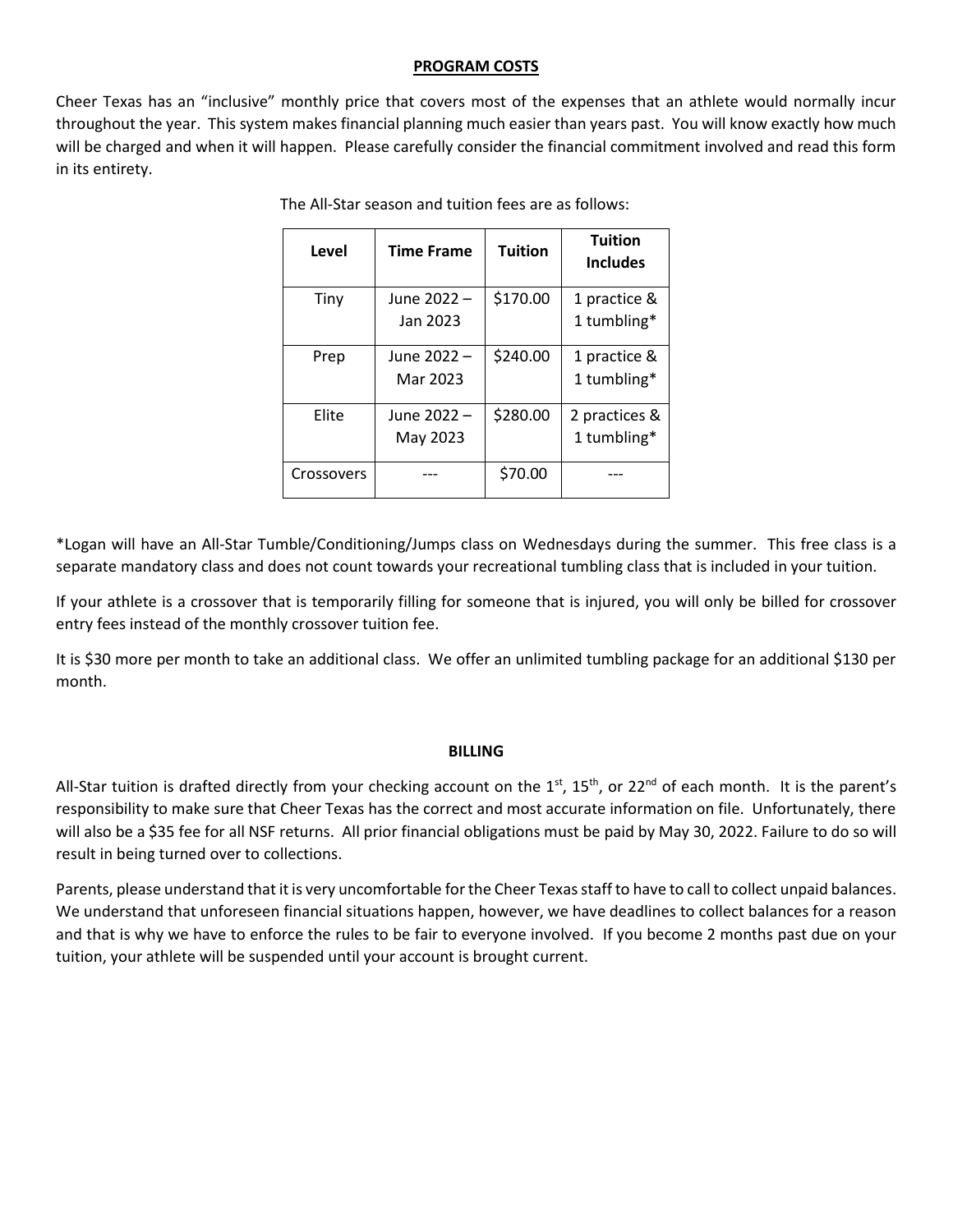Female (Elite): Male (Elite):

- 2 T-shirts 2 T-shirts 2 T-shirts 2 T-shirts 2 T-shirts 2 T-Shirts 2 T-Shirts 2 T-Shirts 2 T-Shirts 2 T-Shirts 2 T-Shirts 2 T-Shirts 2 T-Shirts 2 T-Shirts 2 T-Shirts 2 T-Shirts 2 T-Shirts -
- 
- 2 skins
- 1 hair scrunchie

# Female (Prep) Male (Prep):

- $\bullet$  1 T-shirt  $\bullet$  1 T-shirt  $\bullet$  1 T-shirt  $\bullet$
- 1 sports bra  $\bullet$  1 sports bra  $\bullet$  1 pair of shorts
- 1 skin
- 1 hair scrunchie

Tiny – Will have a practice wear/uniform combo.

- 1 T-shirt
- 1 full length practice/uniform top
- 1 skin
- 1 hair scrunchie

## **MANDATORY ADDITIONAL EXPENSES**

A uniform swap night will be June 29<sup>th</sup> at 6:30pm. This is where previously owned uniforms can be purchased. It is a first come, first to draw a number out of a "hat" system. Numbers will be drawn at 6:30 and no earlier. If the gym facilitates the sale for the previous owner, the top will be \$100.00 and the bottom will be \$67.00. For Platinum, the top will be \$150.00 and the bottom will be \$100.00. It is CASH ONLY. NO EXCEPTIONS. All funds go directly to the previous owner.

- $\triangleright$  If the previous owner would like to sell their uniform on their own, without the gym's assistance, that is considered a private sale and the price is between the buyer and seller.
- TINY UNIFORM/PRACTICE WEAR- \$275.00 due by July 15<sup>th</sup>
	- o Full length top that will be worn both as practice wear & competition wear
	- o Competition Shrug
	- o Bottom that will be worn both as practice wear & competition wear
	- o Practice Wear Scrunchie
	- o Practice Wear T-shirt
	- o Competition Bow
	- o Makeup
- UNIFORM-\$500 due by July  $15^{\text{th}}$ 
	- o Crop top will be worn by all Senior cheer teams
	- o Full length tops will be worn by Junior teams and younger
	- o Skirt
	- o Hair accessory
	- o Makeup
- $\bullet$  MALE UNIFORM-\$400 due by July 15<sup>th</sup>
	- o Long Sleeve competition top
	- o Competition Pants
- COMPETITION BOW \$30 (if you are not purchasing a brand-new uniform) due by July  $15<sup>th</sup>$
- COMPETITION MAKEUP \$40 (if you are not purchasing a brand-new uniform) due by July  $15<sup>th</sup>$
- PRACTICE WEAR FEE- \$150 for Elite All-Stars, \$100.00 for All-Star Prep, Tinys do not have a separate practice wear fee.  $-$  due by June 15<sup>th</sup>
- USASF MEMBERSHIP FEE- \$49 Registration and payment will be made directly to USASF through the member portal at [https://usasfmembers.net](https://usasfmembers.net/) by the athletes' parent/legal guardian. (For optimal performance we recommend using Chrome, Firefox or Safari as your browser. Older versions of Internet Explorer are not supported.) We will send you an email when the USASF Membership Sign-Up/Renewal portal opens.

- 
- example 2 sports bra  $\sim$  2 pairs of shorts

- 
-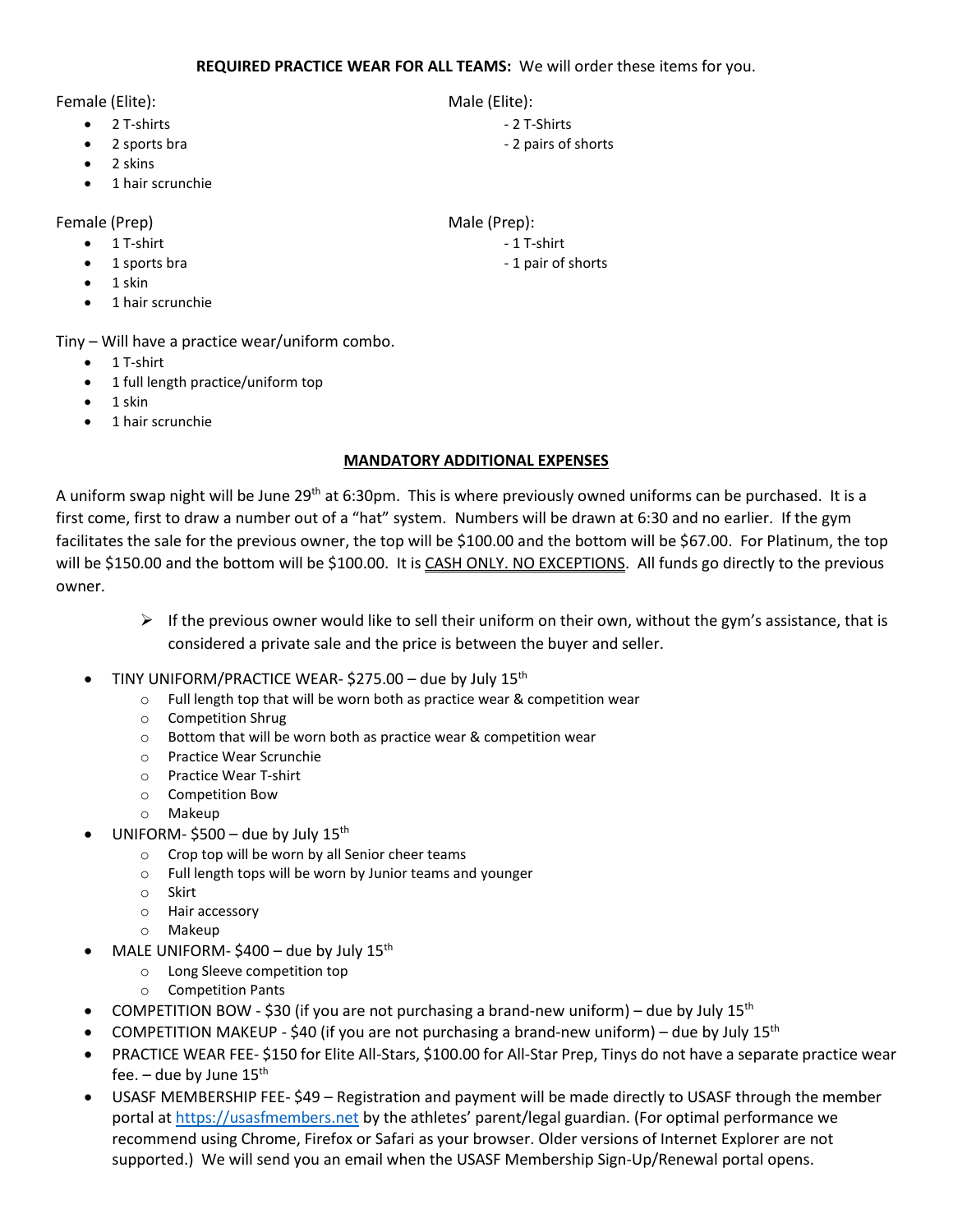#### **TRAVEL EXPENSES**

Hotel and travel accommodations/expenses will be the sole responsibility of the parent/guardian. Cheer Texas will provide you with information regarding room blocks and hotels through Competition Travel. You may book through the travel company or stay were you like for those competitions.

# **COMMUNICATION**

We will be posting all important information on social media and through Band. We will also communicate by email [ctxallstars@gmail.com](mailto:ctxallstars@gmail.com) Please use this email address to communicate with us.

## **SOCIAL MEDIA CLAUSE**

Cheer Texas athletes and parents/legal guardians are expected to conduct themselves in a positive, professional, and encouraging manner when posting public comments regarding the program. Using profanity, obscenity, vulgarity, hate speech, defamation, name calling, and/or personal attacks towards other athletes, parents, and/or coaches will be grounds for dismissal from the team.

# **DISCIPLINARY PROCESS**

If a situation occurs that necessitates the need to begin the discipline process, the steps that must be taken are:

- 1. Allow 24 hours to pass.
- 2. The parent must provide a written statement to Nathan Gonzales and/or Jeb Harris outlining the who, what, where, and when.
- 3. Nathan and/or Jeb will investigate.
- 4. A meeting will take place.
- 5. Appropriate disciplinary action will be taken that could include anything from physical conditioning to removal from the team.

## **EXPECTATIONS**

ALL practices 2 weeks prior to competition are mandatory. Absences within this two-week period will be unexcused, even with a doctor's note or due to a school function. If an athlete misses a practice in the 2 weeks prior to competition, they may not be able to compete.

Athletes are allowed a total of 3 unexcused absences for the 2022-2023 season before disciplinary actions are taken. Anticipated absences from practice must be emailed to [ctxallstars@gmail.com](mailto:ctxallstars@gmail.com) two weeks prior to missed practice.

Out of respect for every squad member, once an athlete has tried out and committed to a Cheer Texas Squad, the All-Star is expected to remain on the squad for the entire 2022-2023 All-Star Season.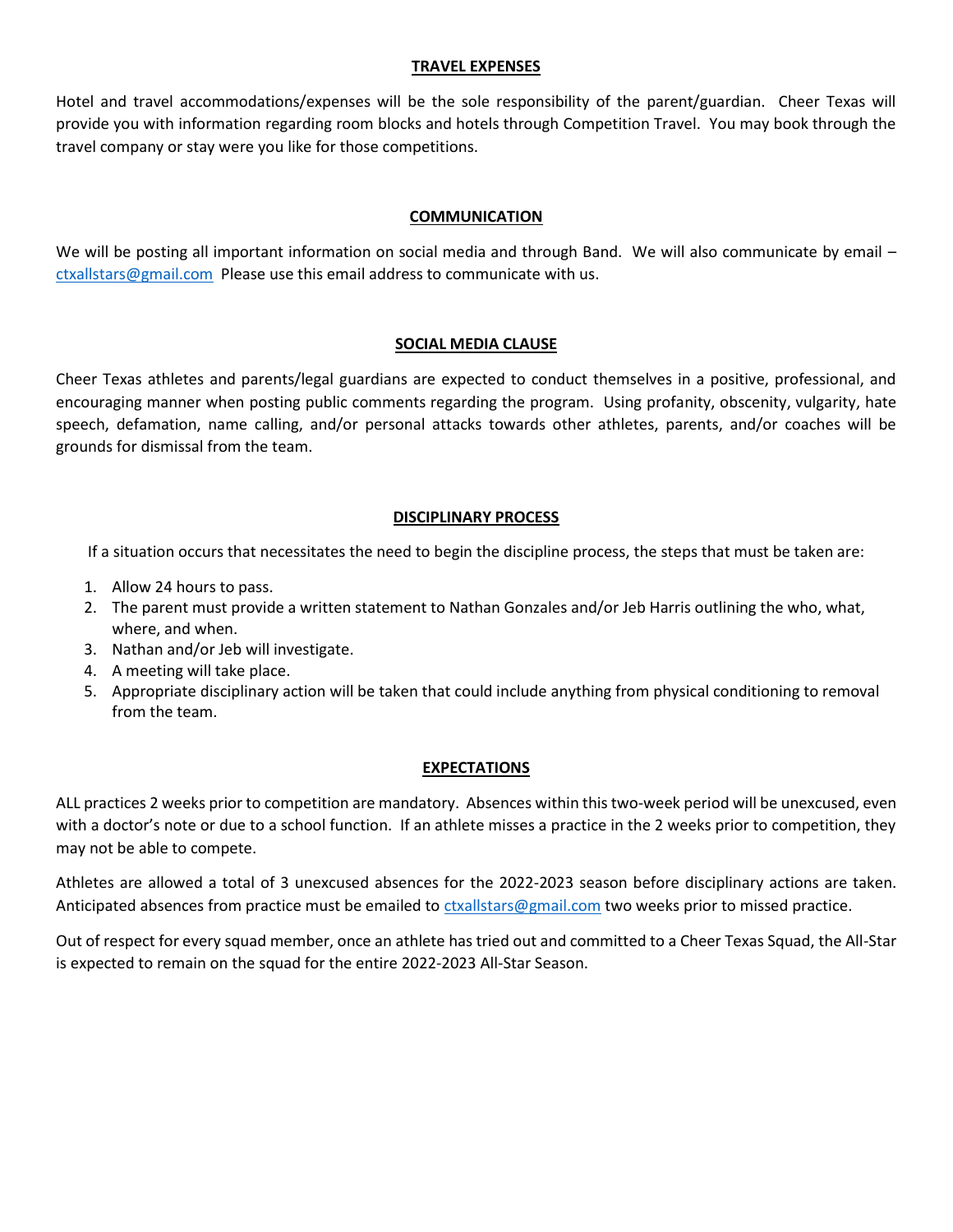

2022-2023 ALL-STAR CONTRACT

| Athlete's Name: ___________________________________                                                                                            | ALLERGIES: ________________       |
|------------------------------------------------------------------------------------------------------------------------------------------------|-----------------------------------|
| Athlete's Date of Birth: ________________________                                                                                              | Athlete's T-Shirt Size: _________ |
|                                                                                                                                                |                                   |
|                                                                                                                                                |                                   |
|                                                                                                                                                |                                   |
| Phone (Home): ________________________________                                                                                                 | Phone (Work)___________________   |
|                                                                                                                                                |                                   |
|                                                                                                                                                |                                   |
|                                                                                                                                                |                                   |
|                                                                                                                                                |                                   |
| Tuition is due on the 1 <sup>st</sup> , 15 <sup>th</sup> , or 22 <sup>nd</sup> of each month. All unpaid balances will be sent to collections. |                                   |
| fees as described in the 2022-2023 Cheer Texas packet.                                                                                         |                                   |
|                                                                                                                                                |                                   |

**X**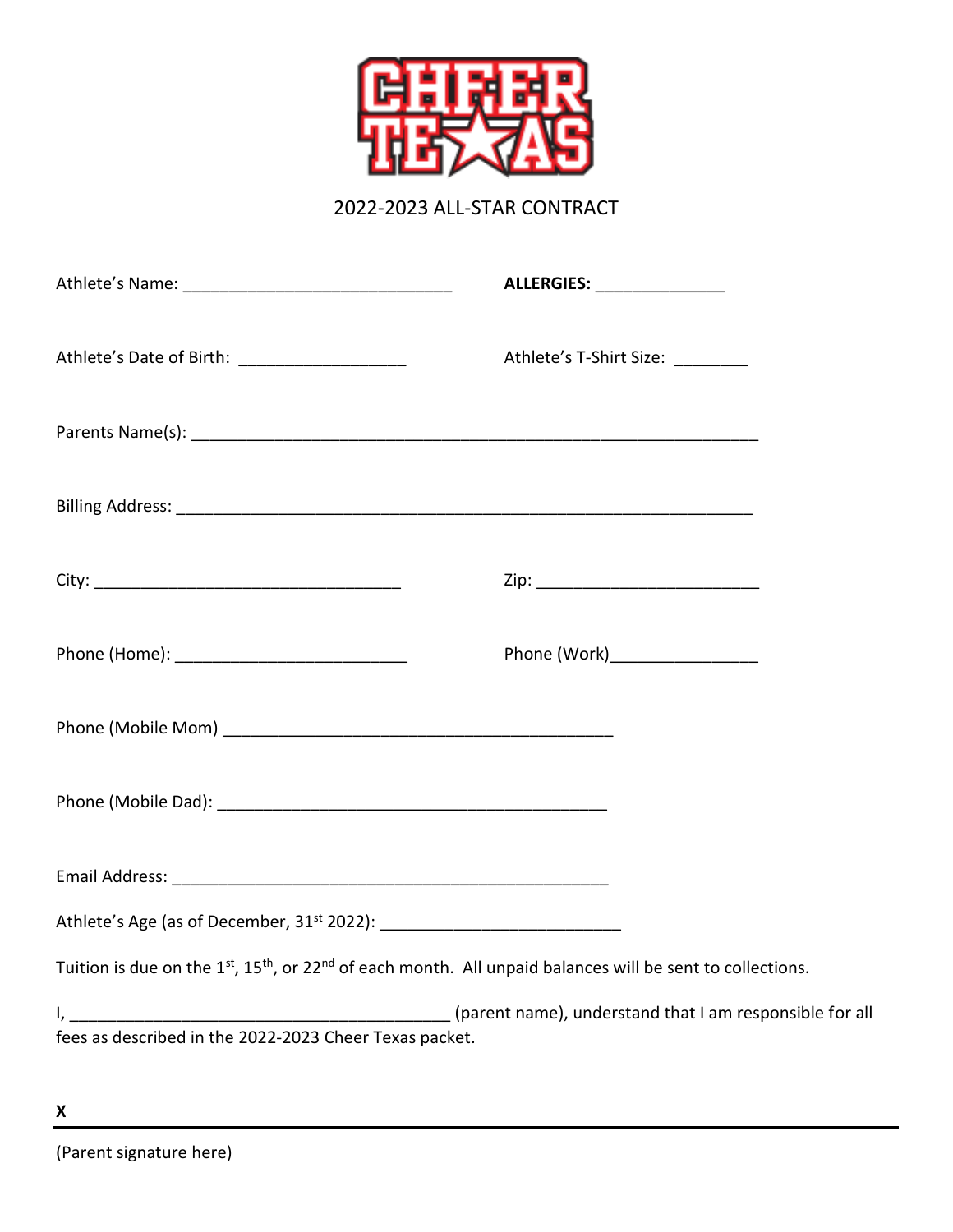#### **Team Rules 2022-2023**

Athletes and Parents: In order to run a successful program, it is the responsibility to abide by certain rules to ensure everyone involved is treated fairly. These expectations are to be followed at all times during the year. If at any time one of these rules are broken, it will result in dismissal from Cheer Texas. Athletes and parents, please initial by each rule giving your acknowledgement that you have fully read and understand each line.

|    | 1. Athletes are required to commit to a full year of competitive cheer and will not quit on their teammates unless injured.<br><b>Athlete Initials</b><br><b>Parent Initials</b>                                                                                                                                                           |
|----|--------------------------------------------------------------------------------------------------------------------------------------------------------------------------------------------------------------------------------------------------------------------------------------------------------------------------------------------|
|    | 2. Athletes are required to attend ALL competitions and show-offs during the year.<br><b>Athlete Initials</b><br><b>Parent Initials</b>                                                                                                                                                                                                    |
| 3. | Athletes are required to attend ALL practices and extra practices 2 weeks prior to each competition. This is MANDATORY<br>and any absence will be unexcused.<br><b>Parent Initials</b><br><b>Athlete Initials</b>                                                                                                                          |
|    | 4. Only 3 unexcused absences will be given from June 7, 2022 to May 30, 2023. The All-Star must email notification of<br>absence to ctxallstars@gmail.com<br><b>Parent Initials</b><br><b>Athlete Initials</b>                                                                                                                             |
| 5. | School functions for a grade are the only excused absence from squad practices outside the 2-week before competition<br>window. It is the parent/child's responsibility to let Cheer Texas know 2 weeks in advance.<br><b>Parent Initials</b><br><b>Athlete Initials</b>                                                                   |
| 6. | Athletes and parents are expected to present themselves with a positive attitude to training and towards Cheer Texas. This<br>includes the staff, the athletes and other parents throughout the year.<br><b>Athlete Initials</b><br><b>Parent Initials</b>                                                                                 |
|    | 7. Athletes and parents must respect all coaches of Cheer Texas. If a problem shall arise, the situation will need to be<br>handled at the appropriate time by allowing 24-hours to pass and then following the rest of the procedure set forth in the<br>Disciplinary Process Section or setting up a meeting with the coaches/directors. |
|    | <b>Athlete Initials</b><br><b>Parent Initials</b><br>8. Athletes and parents must arrive to all competitions on time. Athletes must have their hair and make-up done along with<br>the correct uniform. Athletes must be in FULL UNIFORM attire when accepting awards.<br><b>Parent Initials</b><br><b>Athlete Initials</b>                |
| 9. | Athletes are prohibited from wearing fake nails, nail polish, or any jewelry of ANY kind during competitions.<br><b>Athlete Initials</b><br><b>Parent Initials</b>                                                                                                                                                                         |
|    | 10. Parents and Athletes: Please understand that if at any time during the competition season you are not performing the<br>required skills for your level team, you may be removed from your current team at your coach's discretion.<br><b>Athlete Initials</b><br><b>Parent Initials</b>                                                |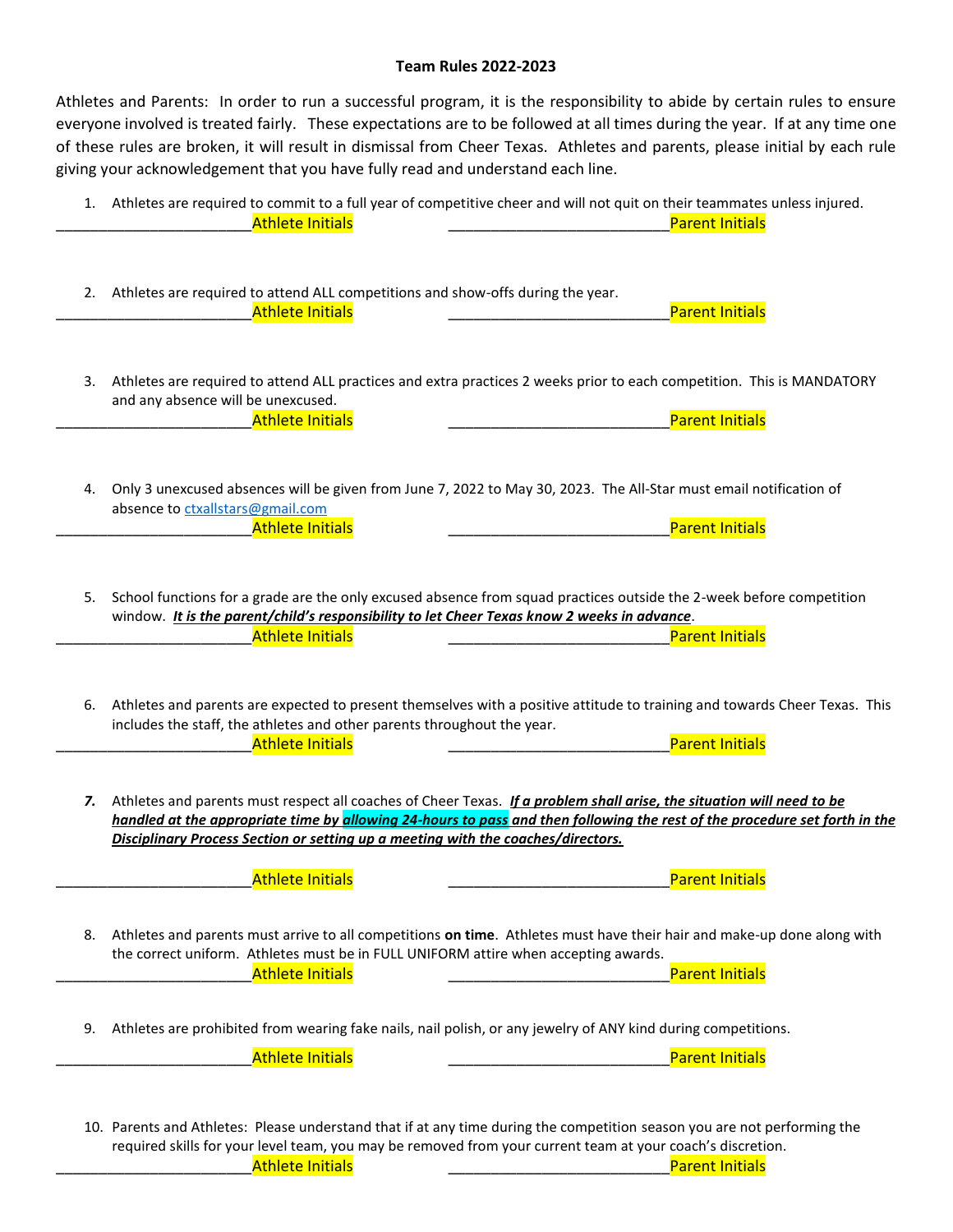| 11. Athletes and parents are responsible for checking the website, social media, and Band for all updated information.<br><b>Athlete Initials</b><br><b>Parent Initials</b>                                                                                                                                                                                                                                 |  |
|-------------------------------------------------------------------------------------------------------------------------------------------------------------------------------------------------------------------------------------------------------------------------------------------------------------------------------------------------------------------------------------------------------------|--|
| 12. Athletes are required to wear the scheduled practice clothes to each practice. Athletes who do not wear the correct<br>clothing for that practice will be disciplined at practice.<br><b>Athlete Initials</b><br><b>Parent Initials</b>                                                                                                                                                                 |  |
| 13. Athletes and parents understand that choreography and music learned at Cheer Texas is property of Cheer Texas and may<br>not be used or taught to anyone.<br><b>Athlete Initials</b><br><b>Parent Initials</b>                                                                                                                                                                                          |  |
| 14. Cheer Texas owners must approve all designs bearing the Cheer Texas name and logo. Anything representing Cheer Texas<br>is NOT to be sold independently.<br><b>Parent Initials</b><br><b>Athlete Initials</b>                                                                                                                                                                                           |  |
| 15. Athletes and parents will be required to give written consent from doctors for illnesses, sicknesses or injuries for non-<br>participation during practices.<br><b>Parent Initials</b><br><b>Athlete Initials</b>                                                                                                                                                                                       |  |
| 16. Athletes and parents: If you are removed from a squad or leave Cheer Texas for any reason during your 12-month contract,<br>you will forfeit all funds that have been paid already to Cheer Texas. Tuition for the remaining months will be drafted until<br>your contract is up. Failure to do so will result in being turned over to collection.<br><b>Parent Initials</b><br><b>Athlete Initials</b> |  |
| 17. Parents must email to ctxallstars@gmail.com if your All-Star is sick or will miss practice. Please do not text a coach or post<br>in Band as your form of communication.<br>Parent Initials<br>Athlete Initials                                                                                                                                                                                         |  |
| 18. Parents give consent to have your athlete's photo taken and published on social media.<br><b>Athlete Initials</b><br><b>Parent Initials</b>                                                                                                                                                                                                                                                             |  |
| 19. Athletes and Parents acknowledge the Social Media Clause outlined in the contract.<br><b>Athlete Initials</b><br>Parent Initials                                                                                                                                                                                                                                                                        |  |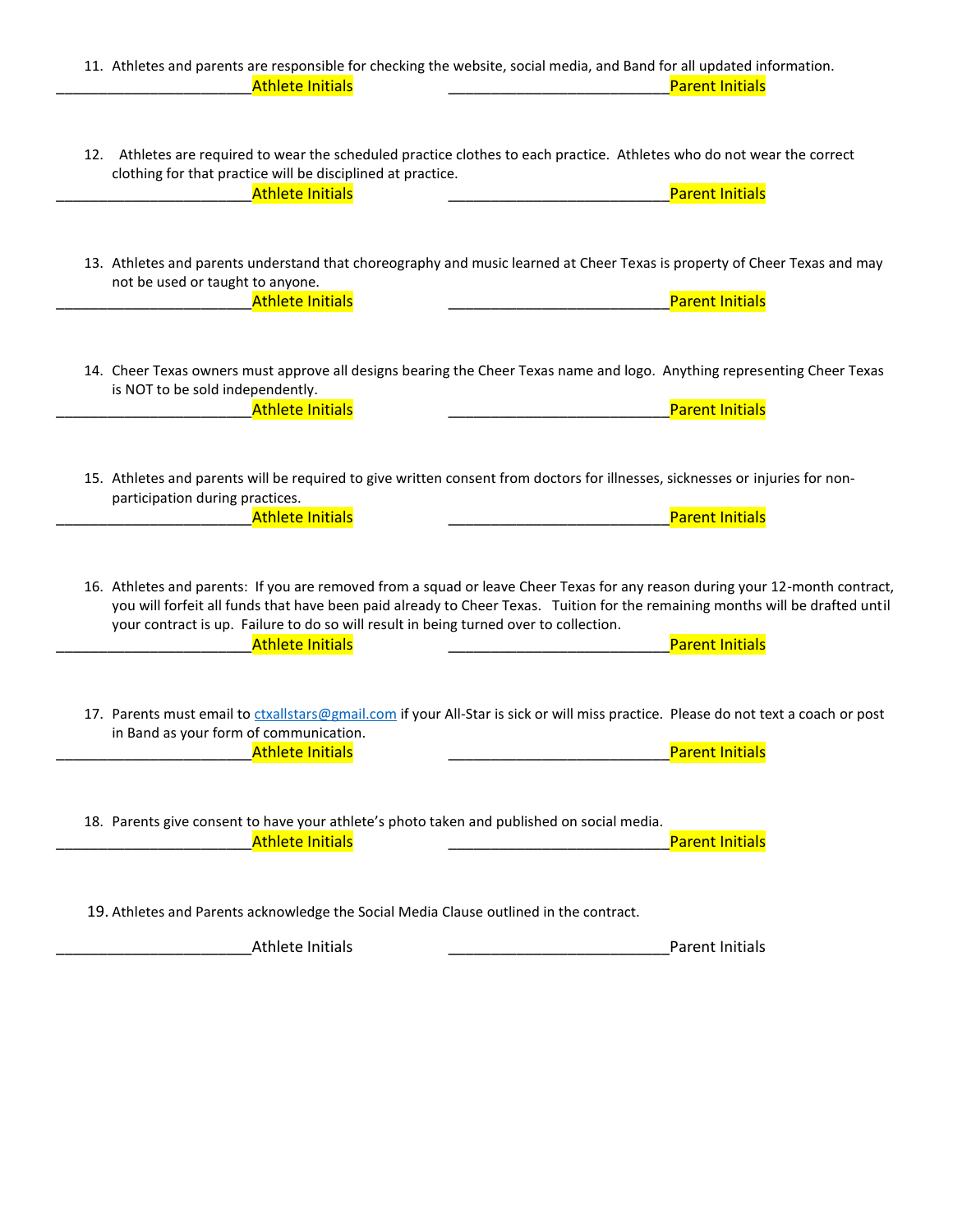#### **Pain Reliver Consent**

Texas Cheer Inc., d/b/a Cheer Texas, will not provide Tylenol, Ibuprofen or Aleve to anyone without written permission and consent from a parent or guardian.

Please indicate your preference by checking the appropriate option along with your signature.

No, I do not want medication provided to my child

\_\_\_\_\_\_\_\_\_\_\_\_\_\_\_\_ YES, my child may be provided any of the medication listed above

Parent Signature \_\_\_\_\_\_\_\_\_\_\_\_\_\_\_\_\_\_\_\_\_\_\_\_\_\_\_\_\_\_\_\_\_\_\_\_\_\_\_\_\_\_\_\_\_\_ Date \_\_\_\_\_\_\_\_\_\_\_\_\_\_\_

Athlete Name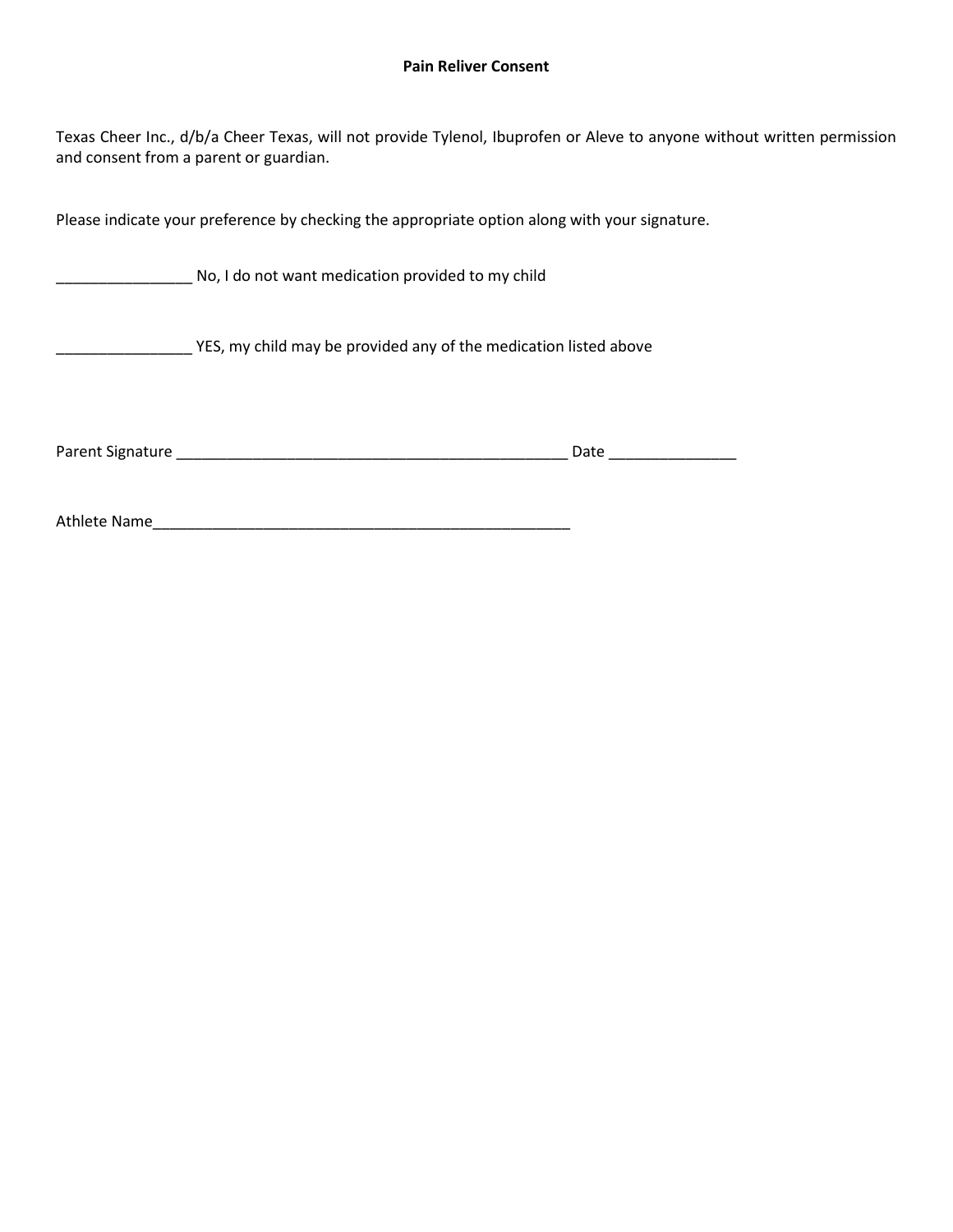# **ACH Draft Form**

\*\* Your checking/savings will be charged on the 1<sup>st</sup> of each month from June 2022 to February 2023 (Tiny) / March 2023 (Prep) / May 2023 (Elite) for All-Star Tuition

\*\* Your checking/savings will be charged on the **15th** of each month from June 2022 to February 2023 (Tiny) / March 2023 (Prep) / May 2023 (Elite) for All-Star Tuition

\*\* Your checking/savings will be charged on the **22nd** of each month from June 2022 to February 2023 (Tiny) / March 2023 (Prep) / May 2023 (Elite) for All-Star Tuition

| This account is a Checking Account: |  | <b>Savings Account:</b> |
|-------------------------------------|--|-------------------------|
|-------------------------------------|--|-------------------------|

The depository institution named below to credit and/or debit the same to such account.

Depository Name: \_\_\_\_\_\_\_\_\_\_\_\_\_\_\_\_\_\_\_\_\_\_\_\_\_\_\_\_\_\_\_\_\_\_\_\_\_\_\_\_\_\_\_\_\_\_\_\_\_\_\_\_\_\_\_\_\_\_\_\_\_\_\_\_\_\_\_\_\_\_

(Bank Name)

Transit/ABA#: \_\_\_\_\_\_\_\_\_\_\_\_\_\_\_\_\_\_\_\_\_\_\_\_\_\_\_\_ Account#\_\_\_\_\_\_\_\_\_\_\_\_\_\_\_\_\_\_\_\_\_\_\_\_\_\_\_\_\_\_\_\_\_\_\_

(Routing Number – must be 9 digits)

This authority is to remain in full force and effective until Cheer Texas has received a 30-day written notification of its termination. This is required to give both Cheer Texas and Depository a reasonable time to act on it.

Name on Account: \_\_\_\_\_\_\_\_\_\_\_\_\_\_\_\_\_\_\_\_\_\_\_\_\_\_\_\_\_\_\_\_\_\_\_\_\_\_\_\_\_\_\_\_\_\_\_\_\_\_\_\_\_\_\_\_\_\_\_\_\_\_\_\_\_\_\_\_\_\_

All-Star Name: \_\_\_\_\_\_\_\_\_\_\_\_\_\_\_\_\_\_\_\_\_\_\_\_\_\_\_\_\_\_\_\_\_\_\_\_\_\_\_\_\_\_\_\_\_\_\_\_\_\_\_\_\_\_\_\_\_\_\_\_\_\_\_\_\_\_\_\_\_\_\_\_\_

Signature: \_\_\_\_\_\_\_\_\_\_\_\_\_\_\_\_\_\_\_\_\_\_\_\_\_\_\_\_\_\_\_\_\_\_\_\_\_\_\_\_\_\_\_\_\_\_\_\_\_\_\_\_\_\_\_\_\_\_\_\_\_\_\_\_\_\_\_\_\_\_\_\_\_\_\_\_\_